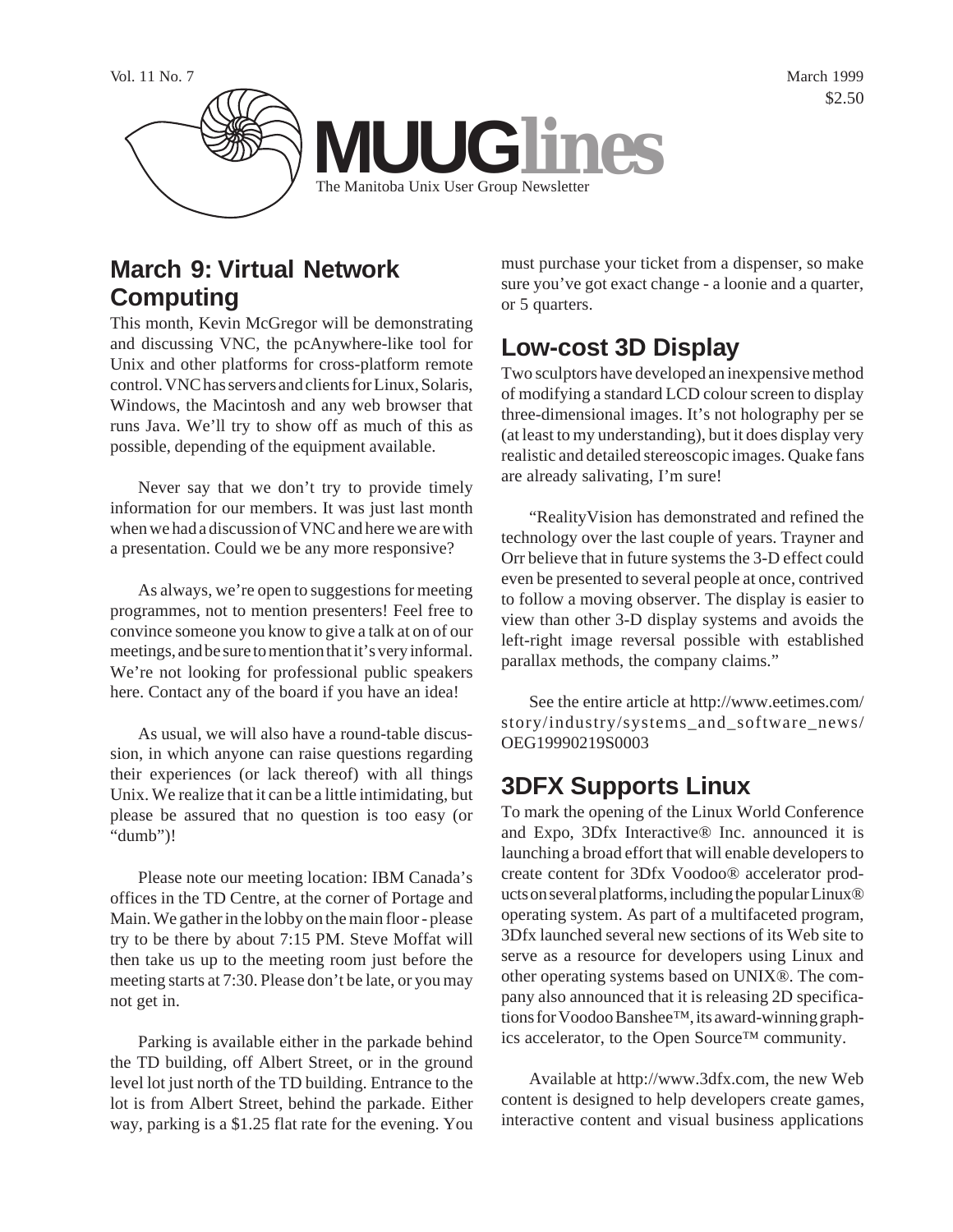for 3Dfx Voodoo acceleration technology. On the 3Dfx Web site, developers will find Voodoo Banshee 2D specifications, 3Dfx Glide® libraries for Linux (developed for 3Dfx and Linux users by independent software developer Daryll Strauss), and links to Mesa, an OpenGL® compatible library for Open Source platforms.

"This effort further extends our reach into the development community, which has always been critical to our success," said Scott Sellers, senior vice president of product development at 3Dfx Interactive. "By taking steps to ensure that key 3Dfx software drivers and APIs support Linux and other platforms, we are providing game and software developers with the chance to create content for their preferred graphics platform using their favourite development environment." In addition to releasing product specifications and software drivers, 3Dfx also will host an on-line newsgroup to raise Linux awareness in the 3Dfx community. For serious Linux developers, the company will administer a focused list server that allows participants to address specific issues in detail. Both services will be available via the 3Dfx site.

"The release of 3Dfx product specifications, libraries and drivers to the Linux community is recognition that Linux is a powerful development platform," said Paul McNamara, vice president of business development, Red Hat Software. "We are pleased that, as an industry leader in 3D graphics accelerator technology, 3Dfx recognizes Linux as a significant platform for cutting-edge content and application development."

See http://www.3dfx.com/ for the full story and more details; there's a wealth of information.

#### **Unix in Perl?**

Well, not the whole thing, but a goodly fraction of the command utilities. Here's the introduction from Tom Christiansen, Project Manager.

The Unix Reconstruction Project's goal is quite simply to reimplement the classic Unix command set in pure Perl, and to have as much fun as we can doing so. Here's why:

1. Laziness: I'm tired of wasting my life trying to cobble together make-shift work-arounds to do the job of

fundamental tools that are broken or absent on systems various and sundry. And if it's hard on me, imagine the poor guys on systems I must charitably refer to as tool-challenged, those lacking even these most fundamental of programmer tools.

- 2. Impatience: I get more than a bit impatient when someone has some simple problem that can be trivially done using one or three basic commands, but when I tell them how to do it, they whine about not being on a proper Unix system and how they therefore can't do the obvious thing.
- 3. Hubris: It's listed last, but this is the most important reason — simply being able to say that we did it. Why do we climb mountains? Why do we learn to ski? Because it's there, and because it's fun!

Not only can most basic commands be implemented using just a wee bit of Perl code, once these have been done, they're automatically much more powerful and more robust than the old versions. No more line-too-long errors. No more fixed-buffer problems. Any pattern matching is automatically turbocharged.

See the whole story at http://language.perl.com/ ppt/

#### **SGI: Open Source?**

Silicon Graphics, Inc. (NYSE: SGI) announced that it is embracing the Open Source model of software development and will share key software innovations with the fast growing Open Source community. Known as a strong advocate for open technology, Silicon Graphics is committed to contributing technology from its core competencies in visualization and highperformance computing to the Open Source community to help solve the toughest computing problems. The company's Open Source strategy is initially focused on solutions for small servers for high-volume market areas.

 "The Open Source software model is the future of UNIX software development. This fast-developing community of talented and committed engineers is eager to work with higher levels of technology," said Kurt Akeley, vice president, chief scientist and cofounder, Silicon Graphics. "With Silicon Graphics' firm commitment to accelerate adoption of the Open Source model, the community will further extend its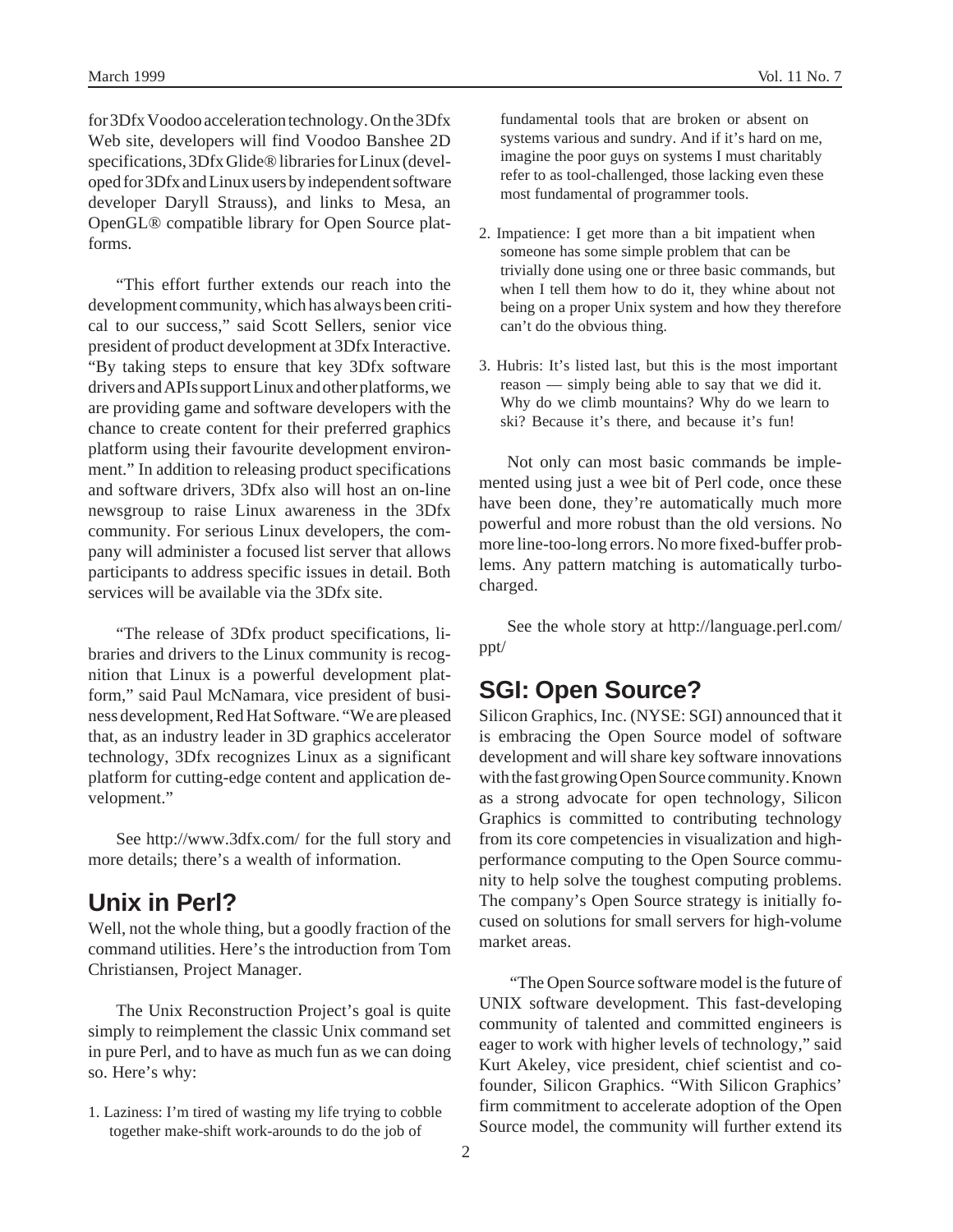spectrum of highly innovative applications and solutions."

 Silicon Graphics is currently building engineering teams to develop and support Open Source products. Throughout 1999, Silicon Graphics will migrate to the Open Source community key technology from its IRIX operating system, the first UNIX operating system to support complete, integrated 64-bit and 32 bit environments. IRIX was also the first operating system to support advanced ccNUMA scalable features and the first to support advanced real-time and graphics features. The IRIX operating system includes state-of-the-art technology that enables increased system scalablity and performance, memory management, high-performance networking, system management and administration tools. Silicon Graphics is actively reviewing how to deploy these technologies into the Open Source community.

# **Time To Switch!**

Check out the MSNBC article on Linux at http:// www.msnbc.com/news/244979.asp. It's quite Linuxpositive, and as we know, that benefits all versions of Unix to some extent. This article compares Windows NT Server 4.0 to three distributions of Linux: Caldera, Red Hat and SuSE.

*"We configured each of the Linux boxes to run Samba (the SMB server) and Apache (the Web server) — but that's it. We weren't running DNS or Sendmail. Since they were being evaluated as servers, the Linux boxes were not running the X display system. The NT box was running Internet Information Server 4.0 under NT 4.0 with Service Pack 4. Again, no additional services were running.*

*According to ZDLabs' results, each of the commercial Linux releases ate NT's lunch. Our tests also revealed that Apache for OpenLinux is superior to Apache for Red Hat and SuSE. Moreover, Samba for Red Hat scales better than its counterparts."*

Of course, not everyone agrees. Take a look at some of the responses to the article published on-line: One of them labels the authors "completely irresponsible", apparently for not complaining how insecure Linux is compared to Windows NT.

## **RealNetworks Support for Linux**

On February 22, RealNetworks, the recognized leader in streaming media, announced the final releases of RealProducer(TM) Pro G2, the powerful content creation tool for producing professional quality streaming media presentations, and RealProducer Plus(TM) G2 for Compaq Tru64 UNIX operating system, enabling anyone to create and publish RealAudio(R) and RealVideo(R). Also available is the beta release of RealProducer Plus G2 for the Linux platform, enhancing the suite of media creation tools designed to extend the capabilities of RealSystem(TM) G2 and produce next-generation streaming media content.

This is only the "Producer" component, but it bodes well for future client support.

### **SCO: Linux Compatible**

SCO's February 24 press release has an interesting note buried in all the verbiage:

UnixWare 7 Release 7.1 features the Webtop based on SCO Tarantella technology - and has new levels of reliability, support for Linux applications, enhanced interoperability, as well as new file, print and backup services. The products for this new release are the brand new UnixWare 7 Business Edition and the enhanced UnixWare 7 Departmental Edition. SCO will unveil additional information on a new configuration, UnixWare 7 Data Center Edition, and updates to the remaining UnixWare 7 configurations next month.

Yes! SCO Unix will now run Linux binaries! We don't expect this to cause you to run to the store to buy it, but it's still an interesting development. Mind you, they probably didn't have to do much to achieve this, given that SCO binaries have run on Linux for a while now.

### **Sun Helps UltraSPARC Linux**

Sun Microsystems, Inc. announced an initiative that will offer board-level solutions to a select number of system integrators to assist them in building powerful, low-cost Linux solutions running on the SPARC(TM) technology-based platform. As a result of this initiative, UltraSPARC technology-based boards run on